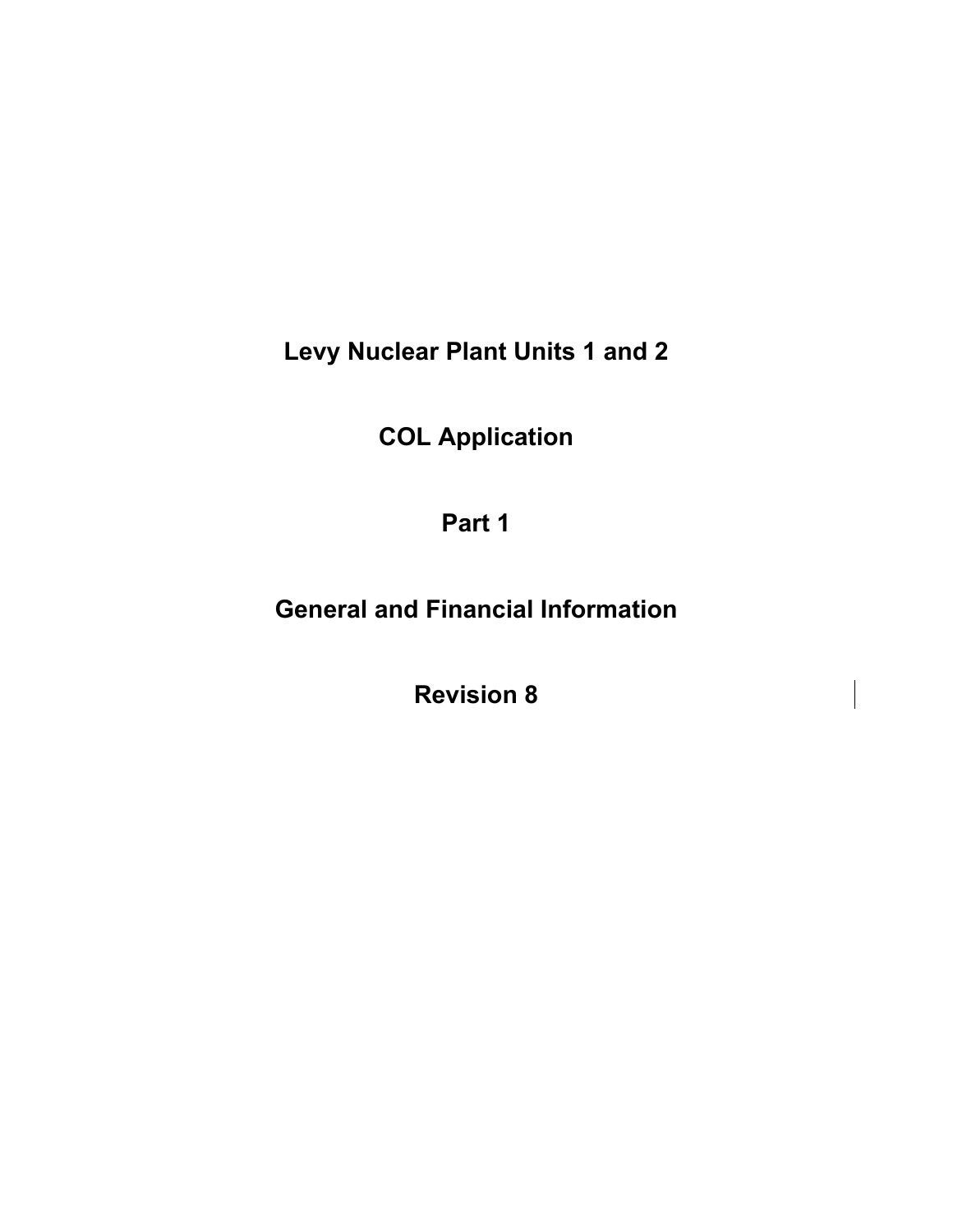# TABLE OF CONTENTS

| Section                                                              | Title                                                                                                                                                                 | Page |
|----------------------------------------------------------------------|-----------------------------------------------------------------------------------------------------------------------------------------------------------------------|------|
| 1.0                                                                  |                                                                                                                                                                       |      |
| 1.1                                                                  |                                                                                                                                                                       |      |
| 1.1.1<br>1.1.2<br>1.1.3<br>1.1.4<br>1.1.5<br>1.1.6<br>1.1.7<br>1.1.8 | DESCRIPTION OF BUSINESS OCCUPATION OF APPLICANT 1-2<br>CLASS AND PERIOD OF LICENSE SOUGHT AND AUTHORIZED USES  1-8<br>REGULATORY AGENCIES AND LOCAL PUBLICATIONS  1-9 |      |
| 2.0                                                                  |                                                                                                                                                                       |      |
| 2.1                                                                  |                                                                                                                                                                       |      |
| 2.2                                                                  |                                                                                                                                                                       |      |
| 3.0                                                                  |                                                                                                                                                                       |      |
| 3.1                                                                  | DECOMMISSIONING COSTS AND FUNDING - STATUS REPORTING  3-1                                                                                                             |      |
| 3.2                                                                  | RECORDKEEPING PLANS RELATED TO DECOMMISSIONING FUNDING, 3-1                                                                                                           |      |
| 4.0                                                                  | RESTRICTED DATA AND CLASSIFIED NATIONAL SECURITY                                                                                                                      |      |
| <b>APPENDIX A</b>                                                    |                                                                                                                                                                       |      |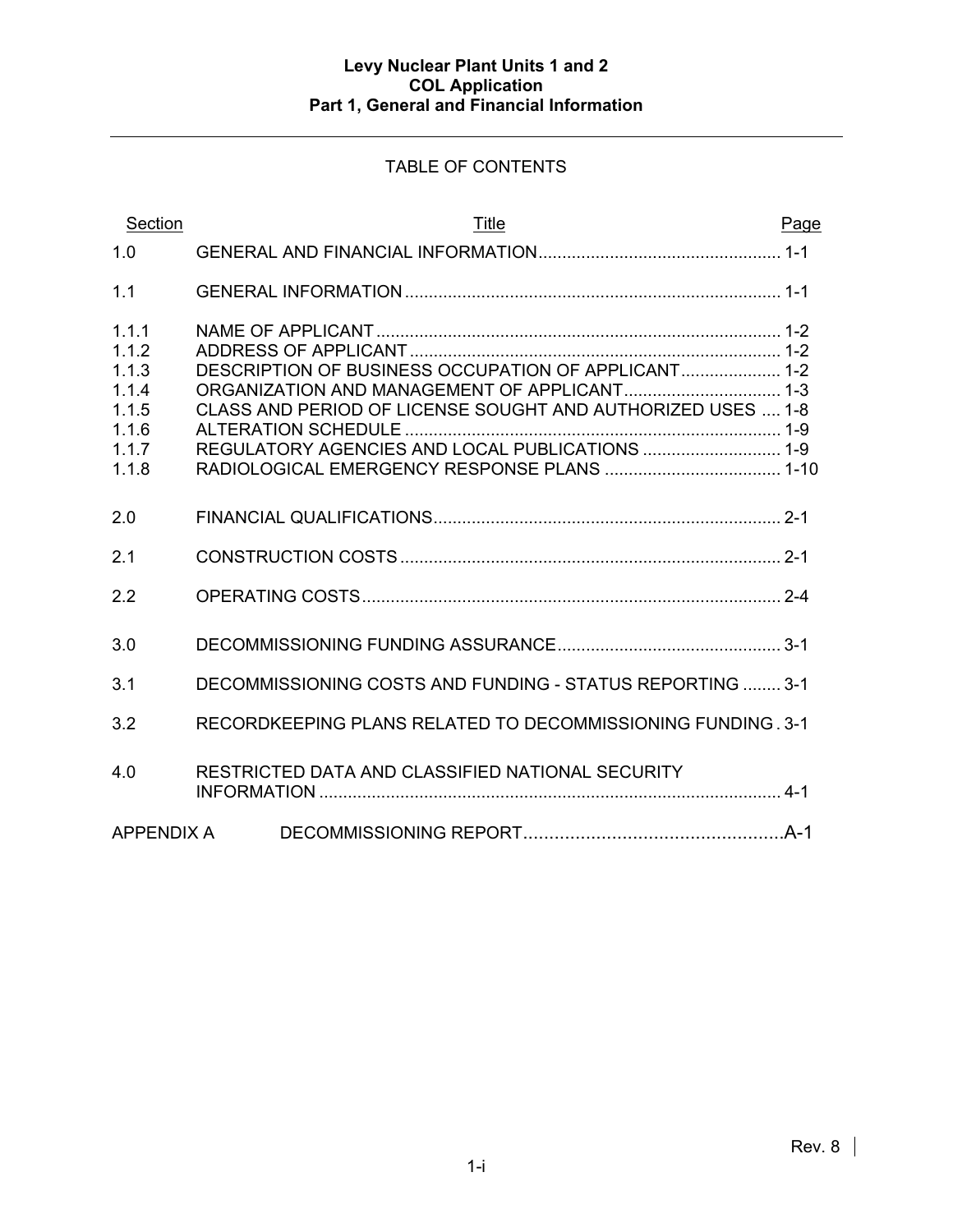# LIST OF TABLES

## Number Title

A-1 Decommissioning Costs per Unit for LNP 1 and 2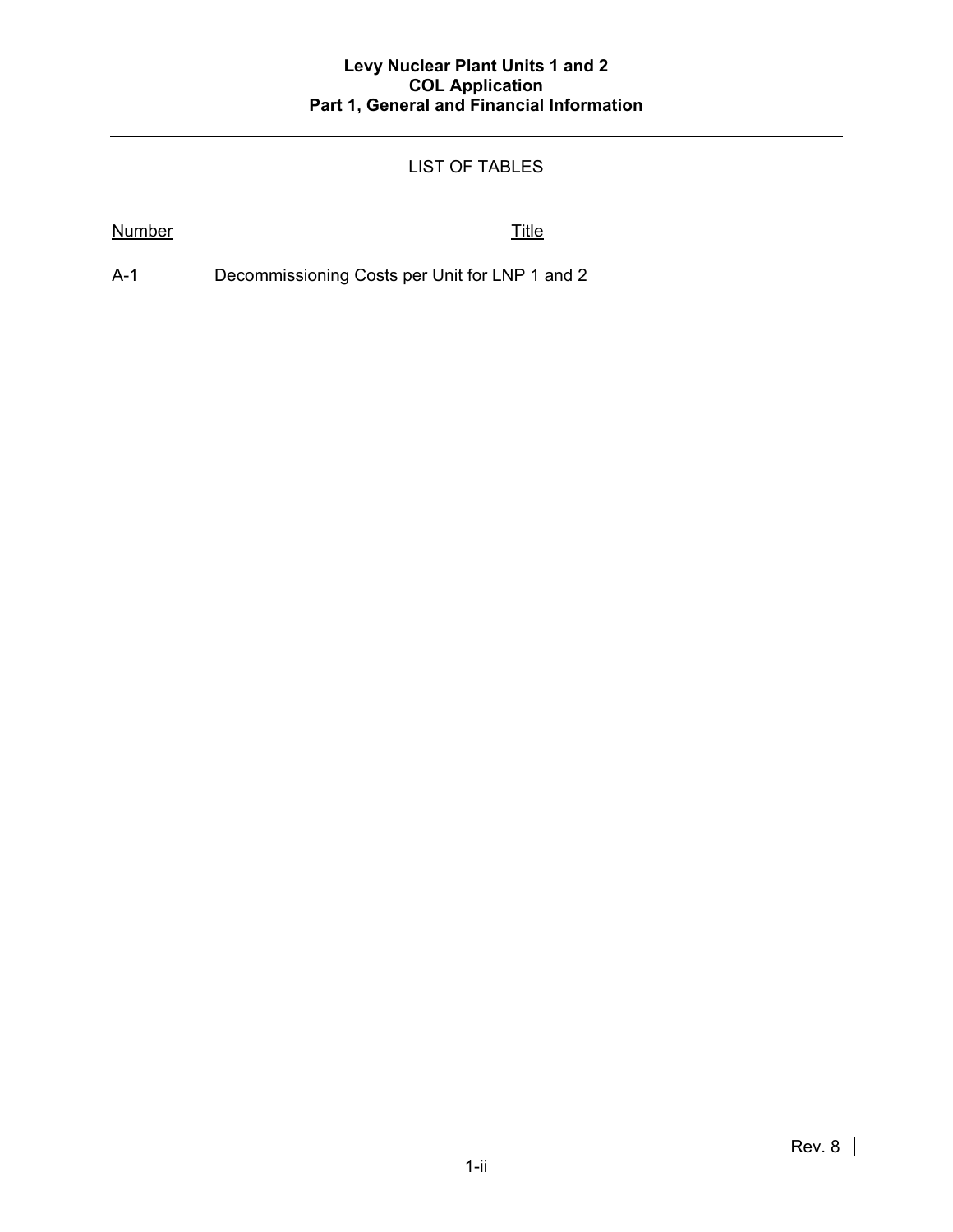# 1.0 GENERAL AND FINANCIAL INFORMATION

## 1.1 GENERAL INFORMATION

Pursuant to Sections 103 and 185(b) of the Atomic Energy Act, and 10 CFR Part 52, Subpart C, Duke Energy Florida, LLC (DEF)<sup>1</sup>, an indirect wholly-owned subsidiary of Duke Energy Corporation, hereby applies to the U.S. Nuclear Regulatory Commission (NRC) for a combined license (COL) to construct and operate Levy Nuclear Plant, Units 1 and 2 (LNP 1 and 2). LNP 1 and 2 is a two-unit Westinghouse AP1000 standard design for a pressurized water reactor. DEF also applies for such other licenses as would be required to receive, possess and use source, special nuclear and byproduct material in connection with the operation of LNP 1 and 2.

On July 2, 2012, a merger occurred between Duke Energy Corporation and Progress Energy, Inc. Through this merger, Duke Energy Corporation became the ultimate holding company of Progress Energy, Inc. Progress Energy, Inc. continues to be the parent of Florida Progress Corporation, which is the direct parent of DEF. Following the July 2012 merger, Duke Energy Corporation, the holding company and ultimate parent of DEF, is now the largest electric power holding company in the United States with more than \$100 billion in total assets. Duke Energy Corporation is duly organized and existing under the laws of the State of Delaware. The company's general office, and principal place of business, is located in Charlotte, North Carolina, and through its subsidiaries, also transacts business on a regular basis in South Carolina, Kentucky, Ohio, Florida, and Indiana. It is an investor-owned corporation focused on electric power and gas distribution operations, and other energy services in both North and South America. Through its regulated electric and gas utility operating companies, Duke Energy Carolinas, Duke Energy Ohio, Duke Energy Indiana, Duke Energy Kentucky, Duke Energy Progress and Duke Energy Florida, Duke Energy Corporation operates more than 57,000 MW of regulated electric generation and 8,100 MW of unregulated electric generation in the United States. A diverse fuel mix of nuclear, coal-fired, hydro-electric and combustionturbine generation allows Duke Energy Corporation to provide this generating capacity to more than 7 million electric and 0.5 million gas customers located in the combined service territories of these operating companies. Duke Energy Corporation is a Fortune 250 company, and its shares are publicly held and listed for trading on the New York Stock Exchange under the symbol DUK.

Figure 1.1-1 illustrates the organizational position of each company relative to the others shown.

 $\overline{a}$  $1$  On July 31, 2015, Duke Energy Florida, Inc. filed amended articles of conversion and organization with the Florida Department of State to change its corporate name to Duke Energy Florida, LLC. This name change was effective on August 1, 2015.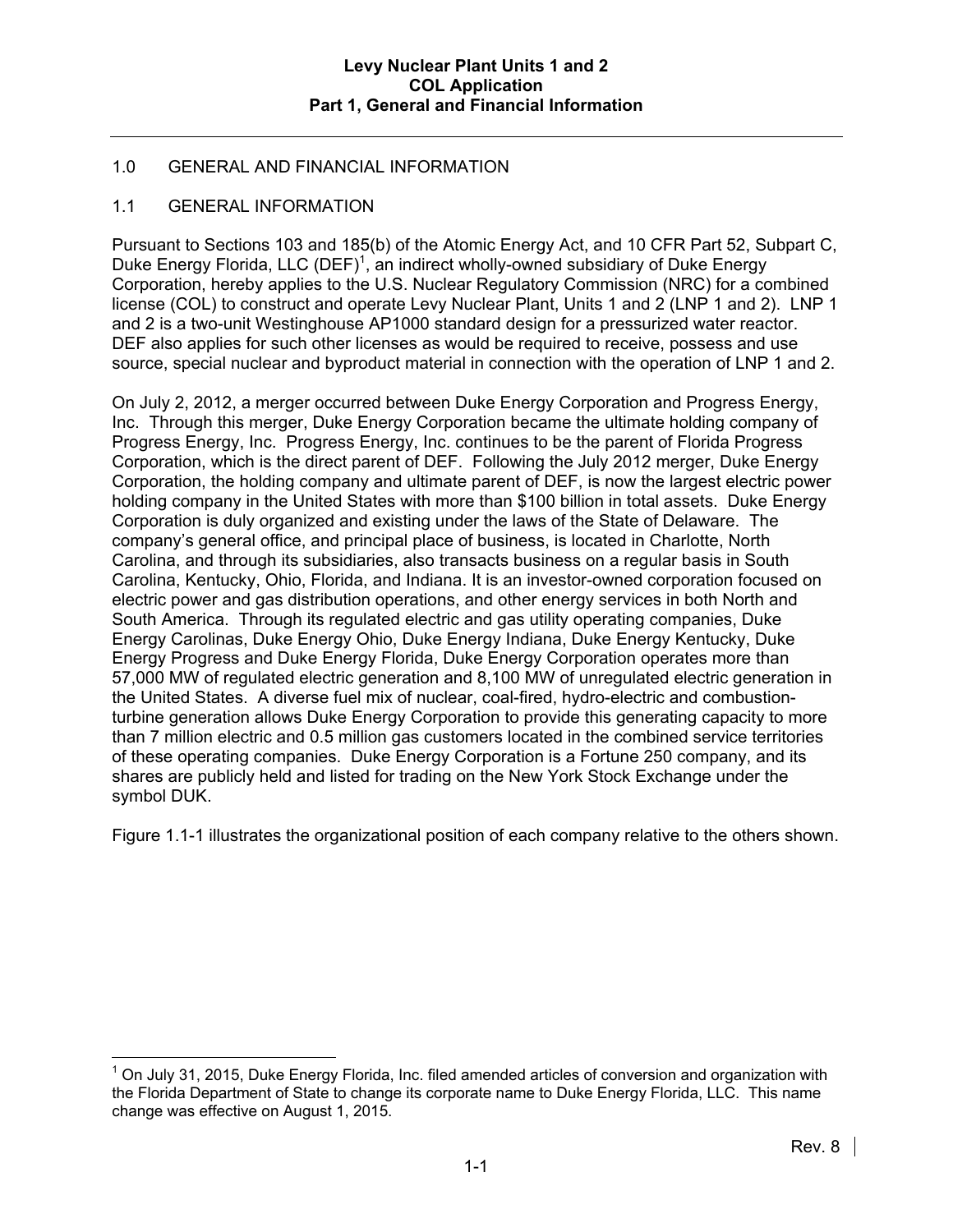

Figure 1.1-1: Duke Energy Corporation Organizational Structure

This application and supporting environmental report are intended to provide sufficient information for the NRC to complete its technical and environmental reviews and allow the NRC to make the finding required by 10 CFR 52.97 in support of the issuance of a COL for LNP 1 and 2. The following is the application filing and content information required by 10 CFR 50.33.

1.1.1 NAME OF APPLICANT

Duke Energy Florida, LLC

1.1.2 ADDRESS OF APPLICANT

Duke Energy Florida, LLC 299 First Avenue North St. Petersburg, FL 33701

# 1.1.3 DESCRIPTION OF BUSINESS OCCUPATION OF APPLICANT

Duke Energy Corporation is a holding company that owns non-regulated and regulated subsidiaries, including DEF. DEF, the applicant for the LNP 1 and 2 COLs, is primarily engaged in the generation, transmission, distribution, and sale of electricity in portions of central and north Florida. DEF serves approximately 1.7 million customers in a territory encompassing over 20,000 square miles, including the cities of St. Petersburg, Clearwater, and areas surrounding Orlando. DEF owns and operates the Crystal River plant.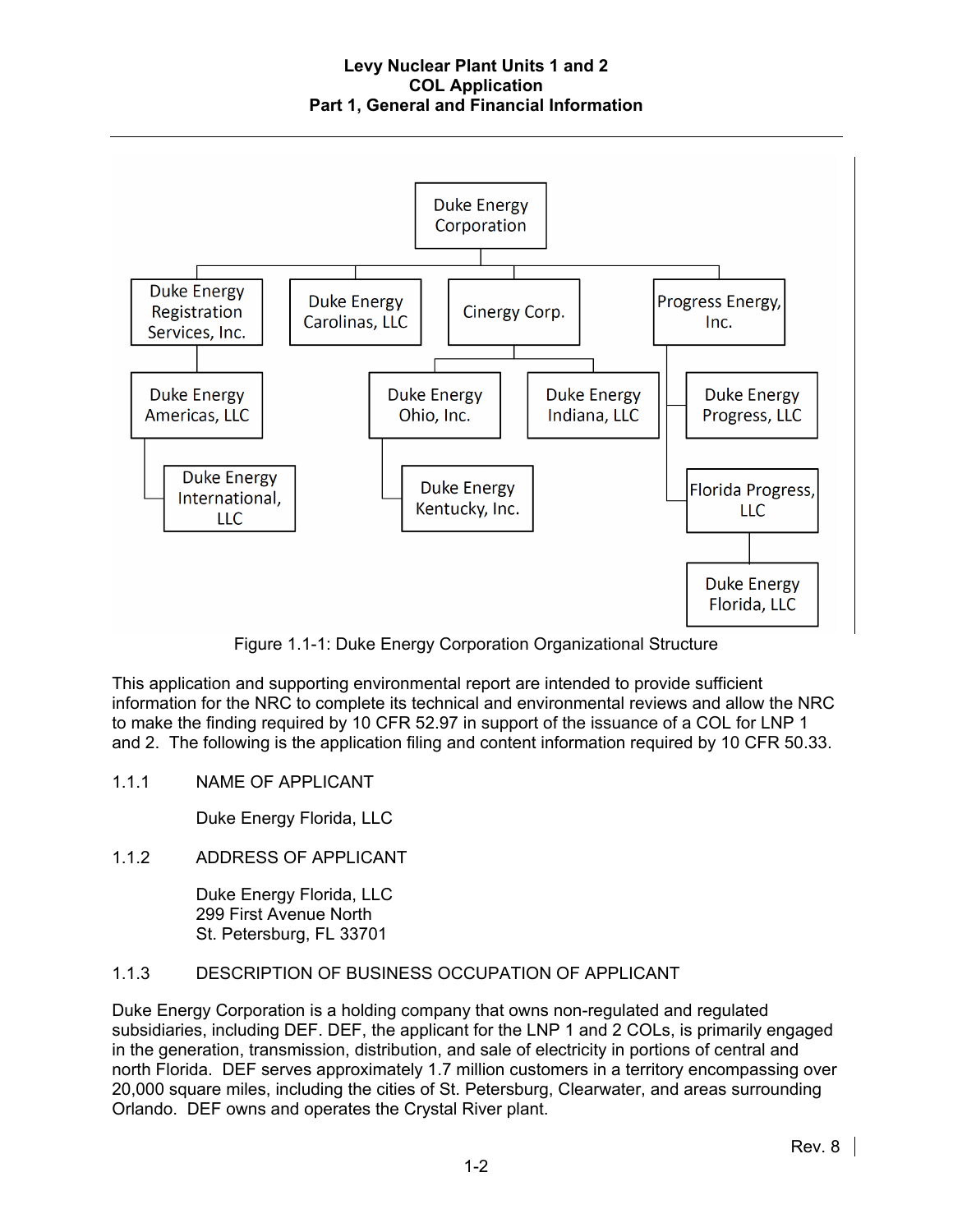DEF is a regulated public utility, and is subject to the regulatory provisions of the Florida Public Service Commission (FPSC), the United States Nuclear Regulatory Commission (NRC) and the Federal Energy Regulatory Commission (FERC).

### 1.1.4 ORGANIZATION AND MANAGEMENT OF APPLICANT

#### 1.1.4.1 Duke Energy Florida, LLC

The business of DEF is conducted by its own Board of Directors, although for internal governance purposes, the Duke Energy Corporation Board of Directors also has approval authority over certain types of transactions.

The business address, names and citizenship of the current directors of DEF are as follows:

Duke Energy Florida, LLC 299 First Avenue North St. Petersburg, FL 33701

| <b>Name</b>       | <b>Citizenship</b> |
|-------------------|--------------------|
| Douglas F Esamann | US                 |
| Lynn J. Good      | US                 |
| Dhiaa M. Jamil    | US                 |
| Julia S. Janson   | US                 |
| Lloyd M. Yates    | US                 |

The business address, names, current titles and citizenship of the current executive officers and senior nuclear leadership of DEF are as follows:

Duke Energy Florida, LLC 299 First Avenue North St. Petersburg, FL 33701

| <b>Name and Position</b>                                                                           | <b>Citizenship</b> |
|----------------------------------------------------------------------------------------------------|--------------------|
| Lynn J. Good<br><b>Chief Executive Officer</b>                                                     | US                 |
| Melissa H. Anderson<br>Senior Vice President and Chief Human<br>Resources Officer                  | US                 |
| Douglas F Esamann<br><b>Executive Vice President and President,</b><br>Midwest and Florida Regions | US                 |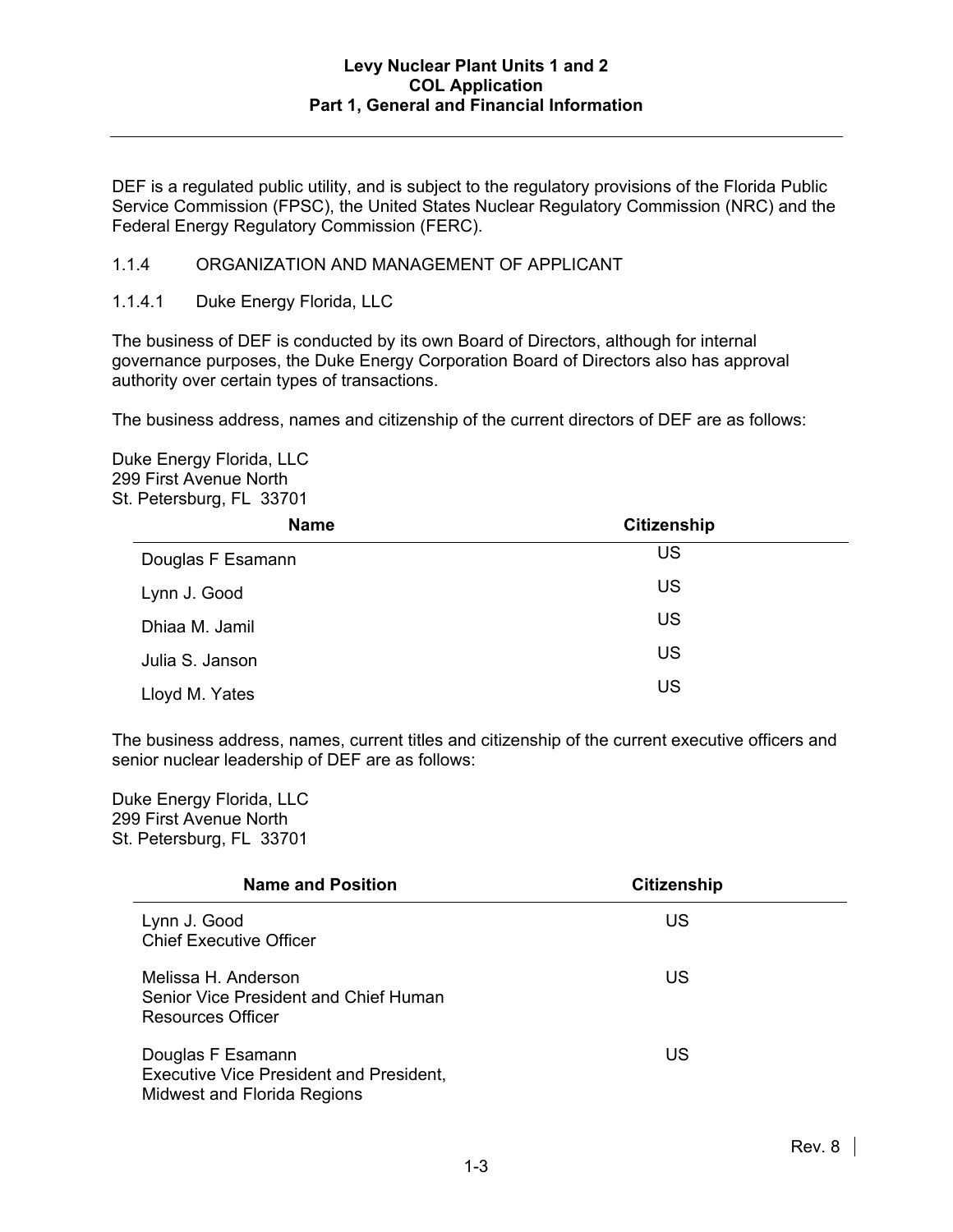| <b>Name and Position</b>                                                                               | <b>Citizenship</b> |
|--------------------------------------------------------------------------------------------------------|--------------------|
| Christopher M. Fallon<br>Vice President, Nuclear Development                                           | US                 |
| T. P. Gillespie, Jr.<br>Senior Vice President, Nuclear Operations                                      | <b>US</b>          |
| R. Alexander Glenn<br>President                                                                        | <b>US</b>          |
| Dhiaa M. Jamil<br><b>Executive Vice President and President,</b><br><b>Generation and Transmission</b> | <b>US</b>          |
| Julia S. Janson<br>Executive Vice President, Chief Legal Officer,<br>and Secretary                     | <b>US</b>          |
| Ernest J. Kapopoulos Jr.<br>Vice President, Operations Support                                         | <b>US</b>          |
| A.R. Mullinax<br><b>Executive Vice President, Strategic Services</b>                                   | <b>US</b>          |
| John W. Pitesa<br>Senior Vice President and<br><b>Chief Nuclear Officer</b>                            | <b>US</b>          |
| Regis T. Repko<br>Senior Vice President, Nuclear Corporate                                             | <b>US</b>          |
| Brian D. Savoy<br>Senior Vice President, Chief Accounting<br><b>Officer and Controller</b>             | <b>US</b>          |
| Lloyd M. Yates<br><b>Executive Vice President, Market Solutions</b><br>and President, Carolinas Region | US                 |
| Steven K. Young<br><b>Executive Vice President and Chief Financial</b><br>Officer                      | US                 |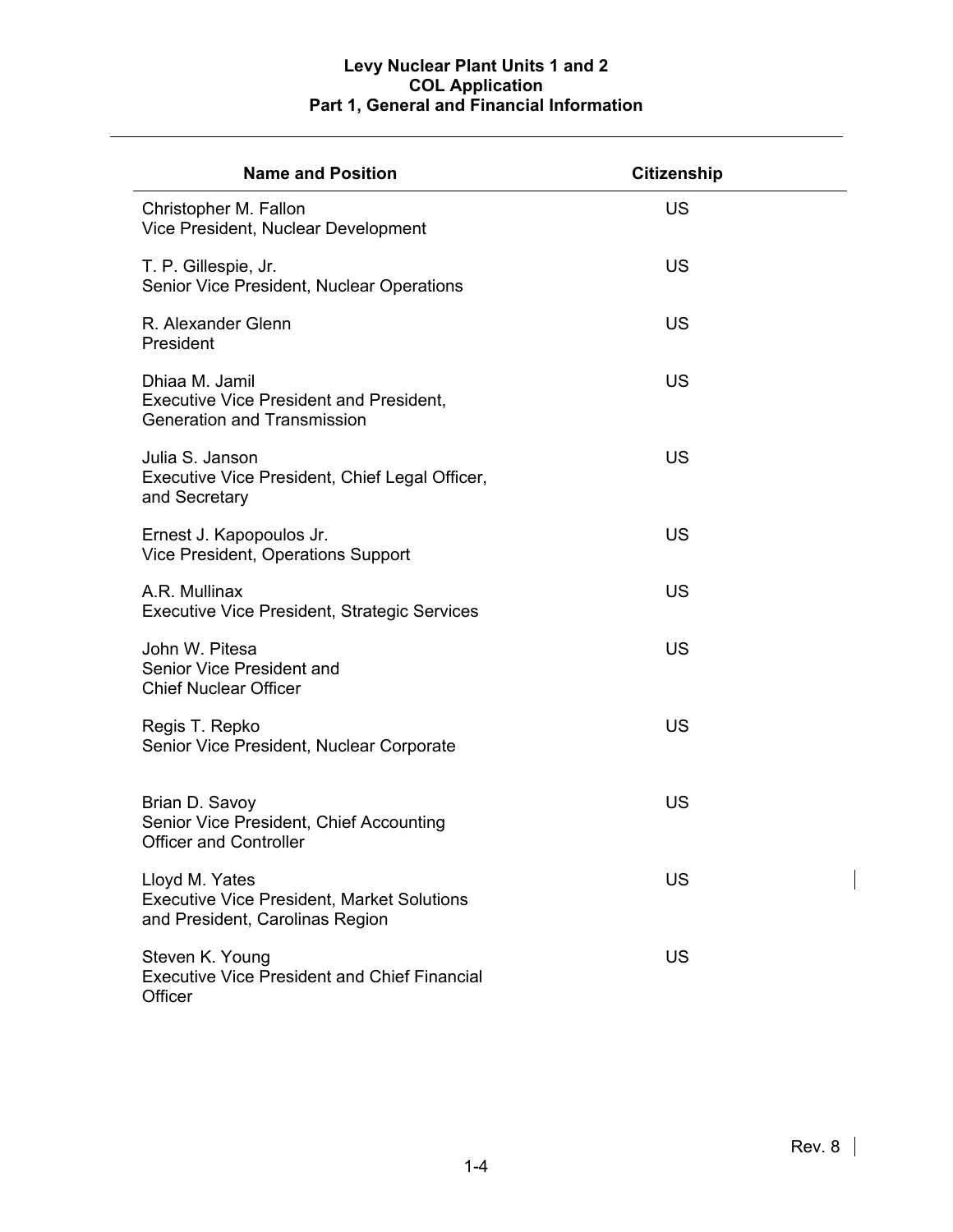## 1.1.4.2 Parent Company Organization

## 1.1.4.2.1 Duke Energy Corporation

Duke Energy Corporation is a holding company and ultimate parent of DEF. The business of Duke Energy Corporation is conducted by the Duke Energy Corporation Board of Directors. The business address, names and citizenship of the current directors of Duke Energy Corporation are as follows:

Duke Energy Corporation 550 South Tryon Street Charlotte, NC 28202

| <b>Name</b>            | <b>Citizenship</b> |
|------------------------|--------------------|
| Michael J. Angelakis   | <b>US</b>          |
| Michael G. Browning    | <b>US</b>          |
| Harris E. DeLoach, Jr. | <b>US</b>          |
| Daniel R. DiMicco      | <b>US</b>          |
| John H. Forsgren       | <b>US</b>          |
| Lynn J. Good, Chairman | <b>US</b>          |
| Ann Maynard Gray       | <b>US</b>          |
| James H. Hance, Jr.    | <b>US</b>          |
| John T. Herron         | <b>US</b>          |
| James B. Hyler, Jr.    | <b>US</b>          |
| William E. Kennard     | <b>US</b>          |
| E. Marie McKee         | <b>US</b>          |
| Richard A. Meserve     | <b>US</b>          |
| Charles W. Moorman IV  | <b>US</b>          |
| James T. Rhodes        | <b>US</b>          |
| Carlos A. Saladrigas   | <b>US</b>          |

The business address, names, current titles and citizenship of the current executive officers of Duke Energy Corporation are as follows:

Duke Energy Corporation 550 South Tryon Street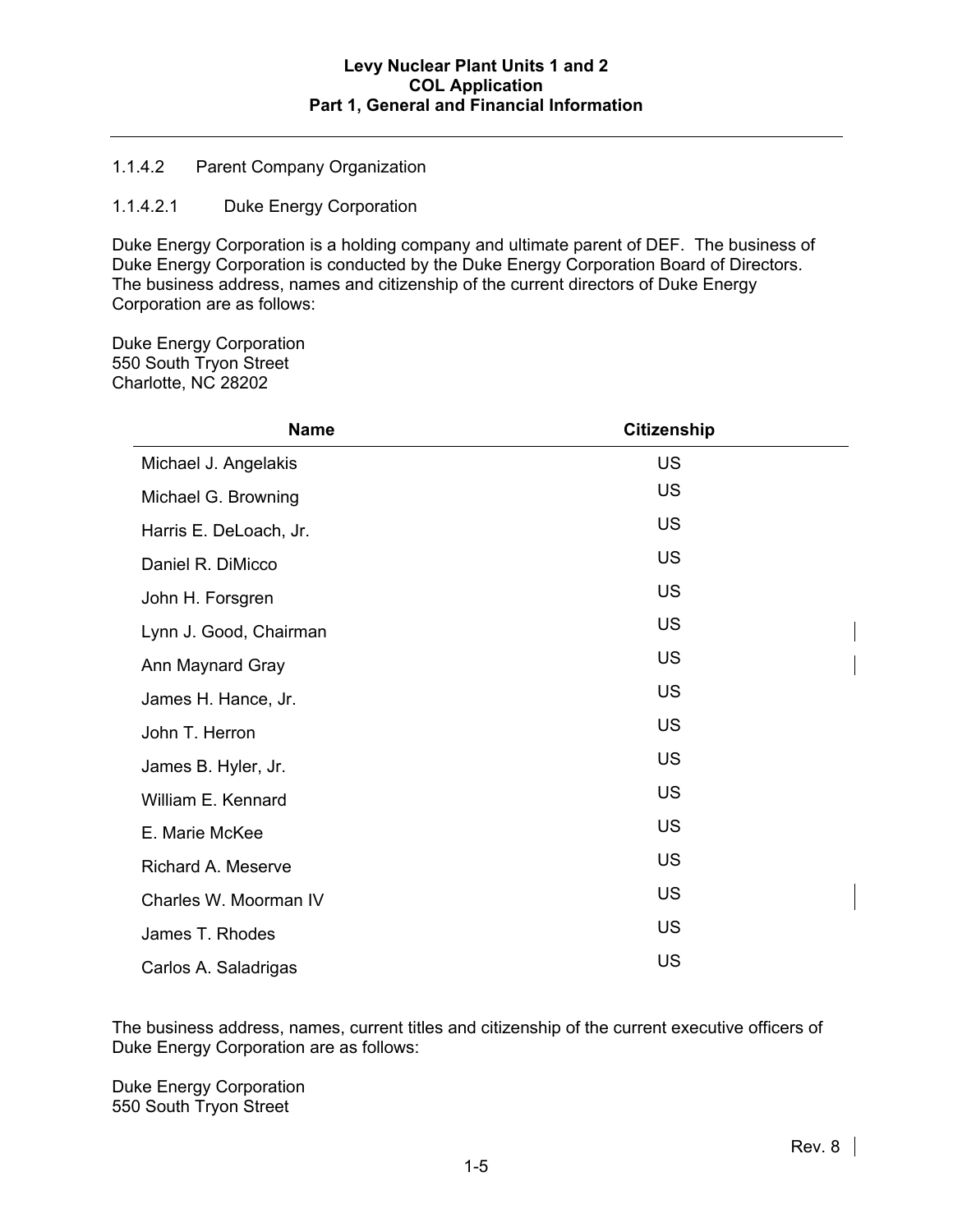## Charlotte, NC 28202

| <b>Name and Position</b>                                                                                  | <b>Citizenship</b> |  |
|-----------------------------------------------------------------------------------------------------------|--------------------|--|
| Lynn J. Good<br><b>President and Chief Executive Officer</b>                                              | <b>US</b>          |  |
| Melissa H. Anderson<br>Senior Vice President and Chief Human<br><b>Resources Officer</b>                  | <b>US</b>          |  |
| Douglas F Esamann<br><b>Executive Vice President and President,</b><br><b>Midwest and Florida Regions</b> | <b>US</b>          |  |
| Dhiaa M. Jamil<br><b>Executive Vice President and President,</b><br><b>Generation and Transmission</b>    | <b>US</b>          |  |
| Julia S. Janson<br>Executive Vice President, Chief Legal Officer and<br><b>Corporate Secretary</b>        | <b>US</b>          |  |
| A.R. Mullinax<br><b>Executive Vice President, Strategic Services</b>                                      | <b>US</b>          |  |
| John W. Pitesa<br>Senior Vice President and Chief Nuclear Officer                                         | <b>US</b>          |  |
| Brian D. Savoy<br>Senior Vice President, Chief Accounting Officer<br>and Controller                       | <b>US</b>          |  |
| Lloyd M. Yates<br><b>Executive Vice President, Market Solutions and</b><br>President, Carolinas Region    | <b>US</b>          |  |
| Steven K. Young<br><b>Executive Vice President and Chief Financial</b><br>Officer                         | <b>US</b>          |  |

1.1.4.2.2 Progress Energy, Inc.

Progress Energy, Inc. is a direct subsidiary of Duke Energy Corporation. Progress Energy, Inc. is the direct parent of Florida Progress Corporation, which in turn is the direct parent of DEF. Progress Energy, Inc. is duly organized and existing under the laws of North Carolina, and is located in Raleigh, NC. The business of Progress Energy, Inc. is conducted by its Board of Directors. The business address, names and citizenship of the current directors of Progress Energy, Inc. are as follows: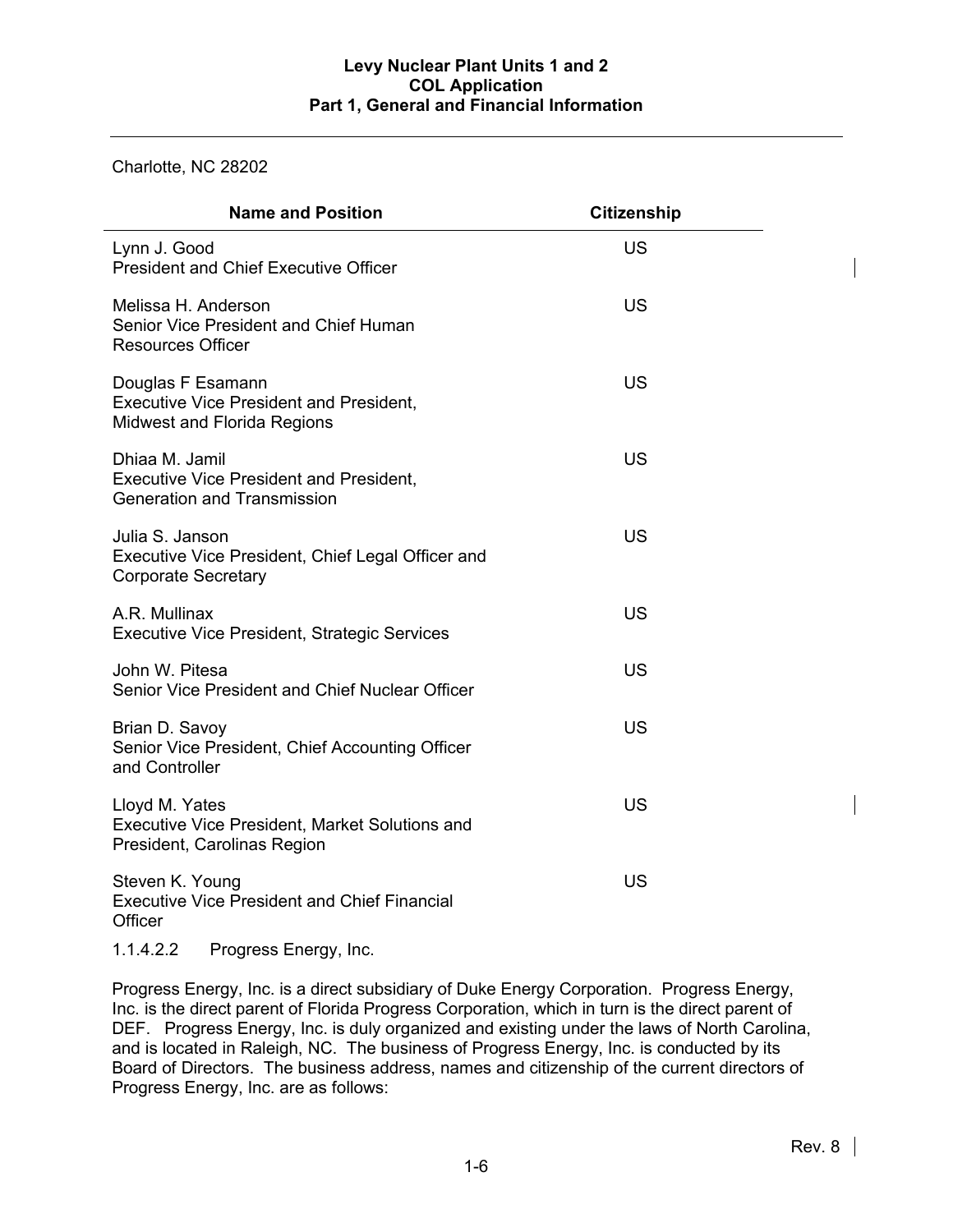Progress Energy, Inc. 410 South Wilmington Street Raleigh, NC 27601

| <b>Name</b>     | <b>Citizenship</b> |
|-----------------|--------------------|
| Lynn J. Good    | US                 |
| Julia S. Janson | US                 |

The business address, names, current titles and citizenship of the current executive officers of Progress Energy, Inc. are as follows:

Progress Energy, Inc. 410 South Wilmington Street Raleigh, NC 27601

| <b>Name and Position</b>                                                          | <b>Citizenship</b> |
|-----------------------------------------------------------------------------------|--------------------|
| Lynn J. Good                                                                      | US                 |
| <b>Chief Executive Officer</b>                                                    |                    |
| Melissa H. Anderson<br>Senior Vice President and Chief Human Resources<br>Officer | US                 |
| Julia S. Janson<br><b>Executive Vice President and Chief Legal Officer</b>        | US                 |
| A.R. Mullinax<br><b>Executive Vice President, Strategic Solutions</b>             | <b>US</b>          |
| Brian D. Savoy<br>Chief Accounting Officer and Controller                         | <b>US</b>          |
| Steven K. Young<br><b>Executive Vice President and Chief Financial Officer</b>    | US                 |

1.1.4.2.3 Florida Progress, LLC

Florida Progress, LLC is a direct subsidiary of Progress Energy, Inc. Florida Progress, LLC is the direct holding company of Duke Energy Florida, LLC. Florida Progress, LLC is duly organized and existing under the laws of Florida. The business of Florida Progress, LLC is conducted by its Board of Directors. The business address, names and citizenship of the current directors of Florida Progress, LLC are as follows:

Florida Progress, LLC 410 South Wilmington Street Raleigh, NC 27601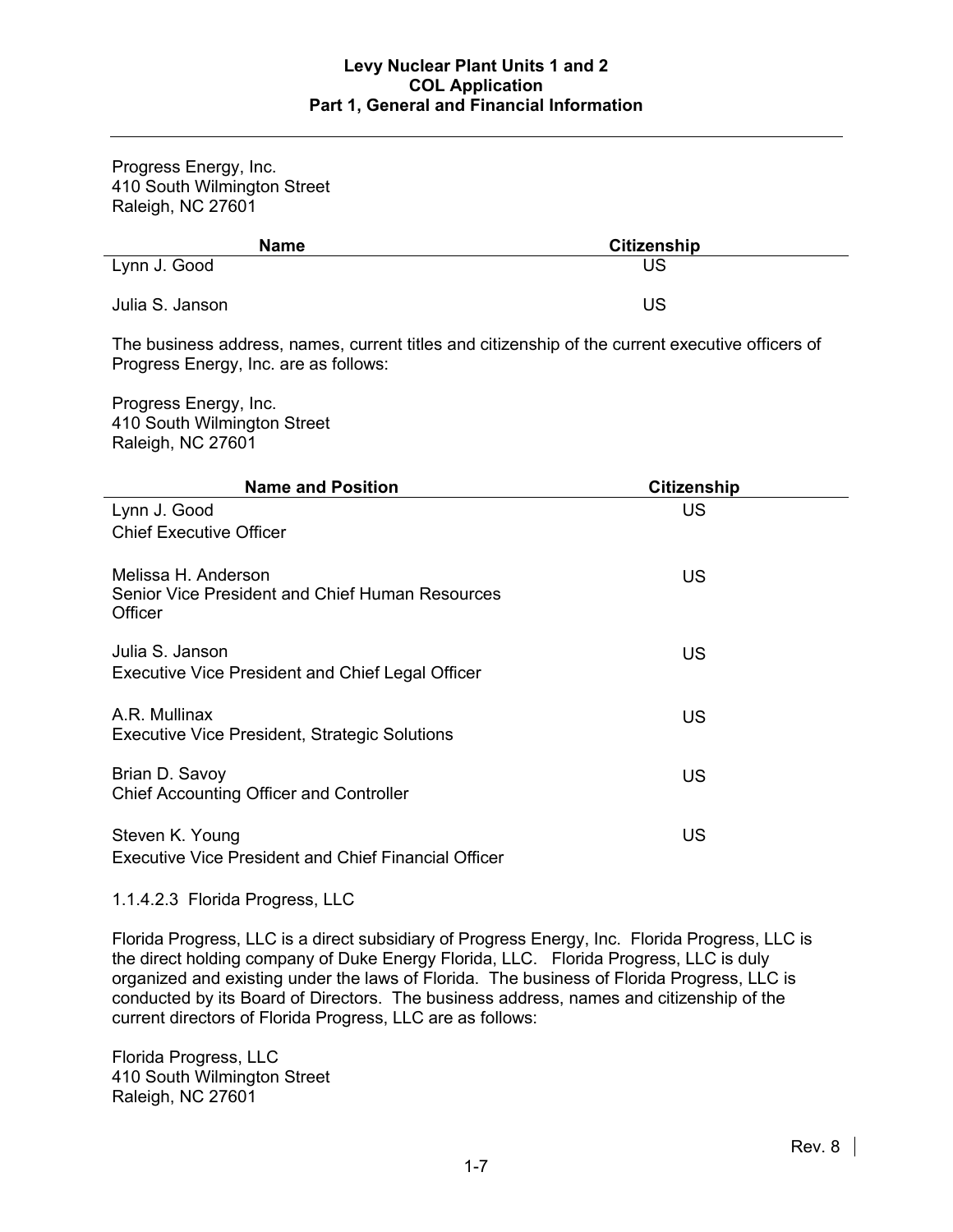| <b>Name</b>       | <b>Citizenship</b> |  |
|-------------------|--------------------|--|
| Douglas F Esamann | <b>US</b>          |  |
| Lynn J. Good      | <b>US</b>          |  |
| Dhiaa M. Jamil    | <b>US</b>          |  |
| Lloyd M. Yates    | <b>US</b>          |  |
| Steven K. Young   | US                 |  |

The business address, names, current titles and citizenship of the current executive officers of Florida Progress, LLC are as follows:

Florida Progress, LLC 410 South Wilmington Street Raleigh, NC 27601

| <b>Name and Position</b>     | <b>Citizenship</b> |
|------------------------------|--------------------|
| Lynn J. Good                 | US                 |
| President                    |                    |
| Brian D. Savoy<br>Controller | US                 |

## 1.1.4.3 Foreign Ownership, Control or Domination

DEF is a wholly owned subsidiary of Florida Progress, LLC, which in turn is a wholly owned subsidiary of Progress Energy, Inc. Progress Energy, Inc. is a wholly owned subsidiary of Duke Energy Corporation. The shares of common stock of Duke Energy Corporation are publicly traded and widely held. The directors and officers of Duke Energy Corporation, Progress Energy, Inc., Florida Progress, LLC and DEF are U. S. citizens. Neither Duke Energy Corporation, as the ultimate parent company of DEF, Progress Energy, Inc., Florida Progress, LLC, nor DEF itself is owned, controlled, or dominated by any alien, foreign corporation, or foreign government.

## 1.1.5 CLASS AND PERIOD OF LICENSE SOUGHT AND AUTHORIZED USES

DEF requests issuance of a Class 103 Facility Operating License for a period of no less than 40 years beyond the Commission's determination in 10 CFR 52.103(g) or allowing operation during an interim period under 52.103(c). LNP 1 and 2 will be used to produce electricity for sale.

In addition, this application is for the necessary licenses issued under 10 CFR 30, 10 CFR 40, and 10 CFR 70 to receive, possess, and use byproduct, source and special nuclear material. Special nuclear material shall be in the form of reactor fuel and spent fuel, in accordance with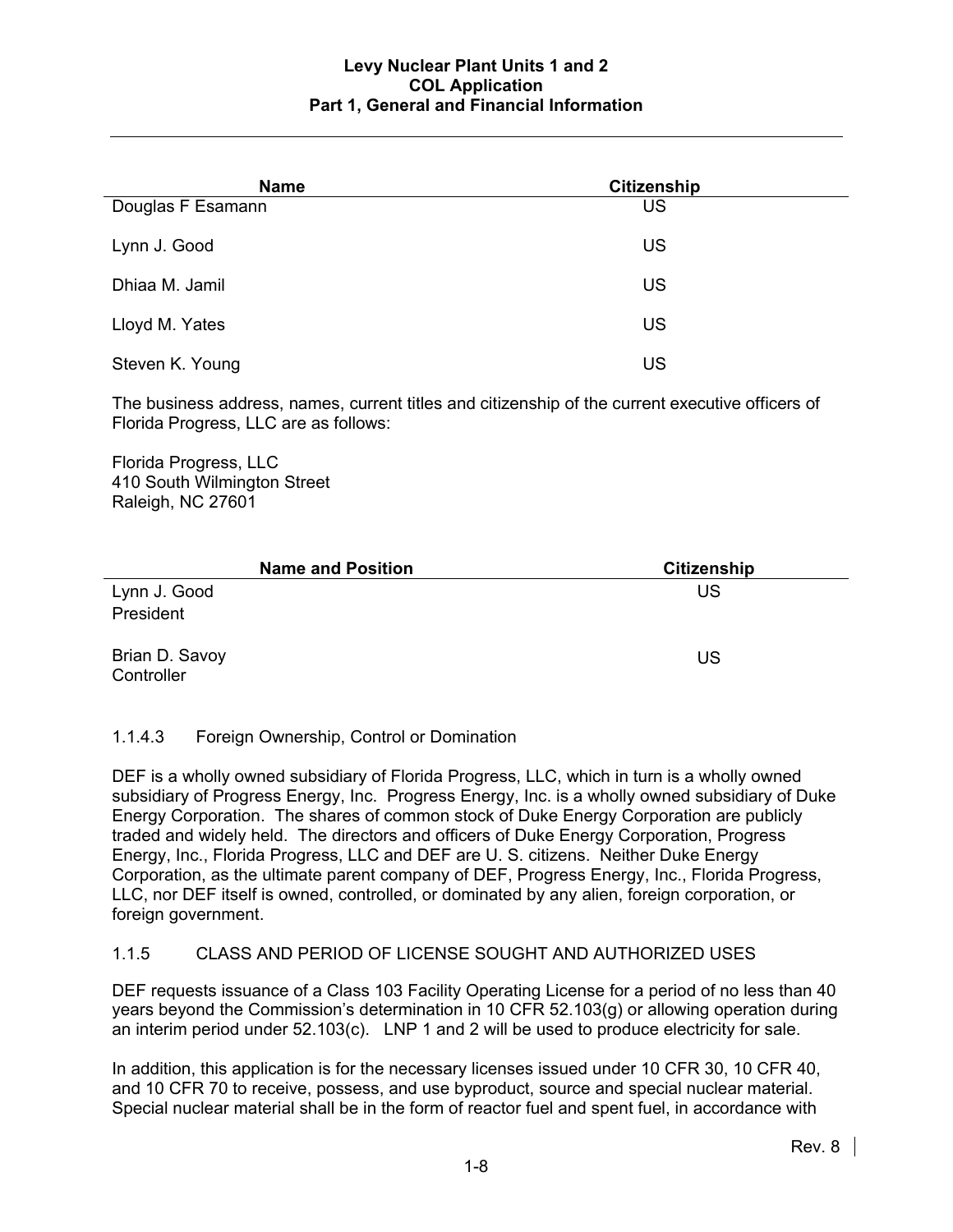limitations for storage and amounts required for reactor operation, as described in Part 2 of this application. Byproduct, source, and special nuclear material shall be in the form of sealed neutron sources for reactor startup and sealed sources for reactor instrumentation, radiation monitoring equipment, calibration, and fission detectors in amounts as required. In preparation for the initial fuel loading, limitations on byproduct material and Part 40 specifically licensed source material will be as described in this application. Following the 52.103(g) finding, byproduct, source, and special nuclear material in amounts as required, without restriction to chemical or physical form, shall be for sample analysis, instrument and equipment calibration, or associated with radioactive apparatus or components.

# 1.1.6 ALTERATION SCHEDULE

DEF does not propose to alter any production or utilization facility in connection with this application.

## 1.1.7 REGULATORY AGENCIES AND LOCAL PUBLICATIONS

The Federal Energy Regulatory Commission and the FPSC are the principal regulators of DEF's electric operations in Florida.

Federal Energy Regulatory Commission 888 First Street, NE Washington, DC 20426

Florida Public Service Commission 2540 Shumard Oak Blvd. Tallahassee, FL 32399-0850

Area and local news publications and addresses are provided below.

Citrus County Chronicle 1624 N. Meadowcrest Blvd Crystal River, FL 34429

Ocala Star Banner 2121 S. W. 19th Avenue Road Ocala, FL 34474

Chiefland Citizen PO Box 980 Chiefland, FL 32644

Nature Coast Newscaster PO Box 64 Yankeetown, FL 34498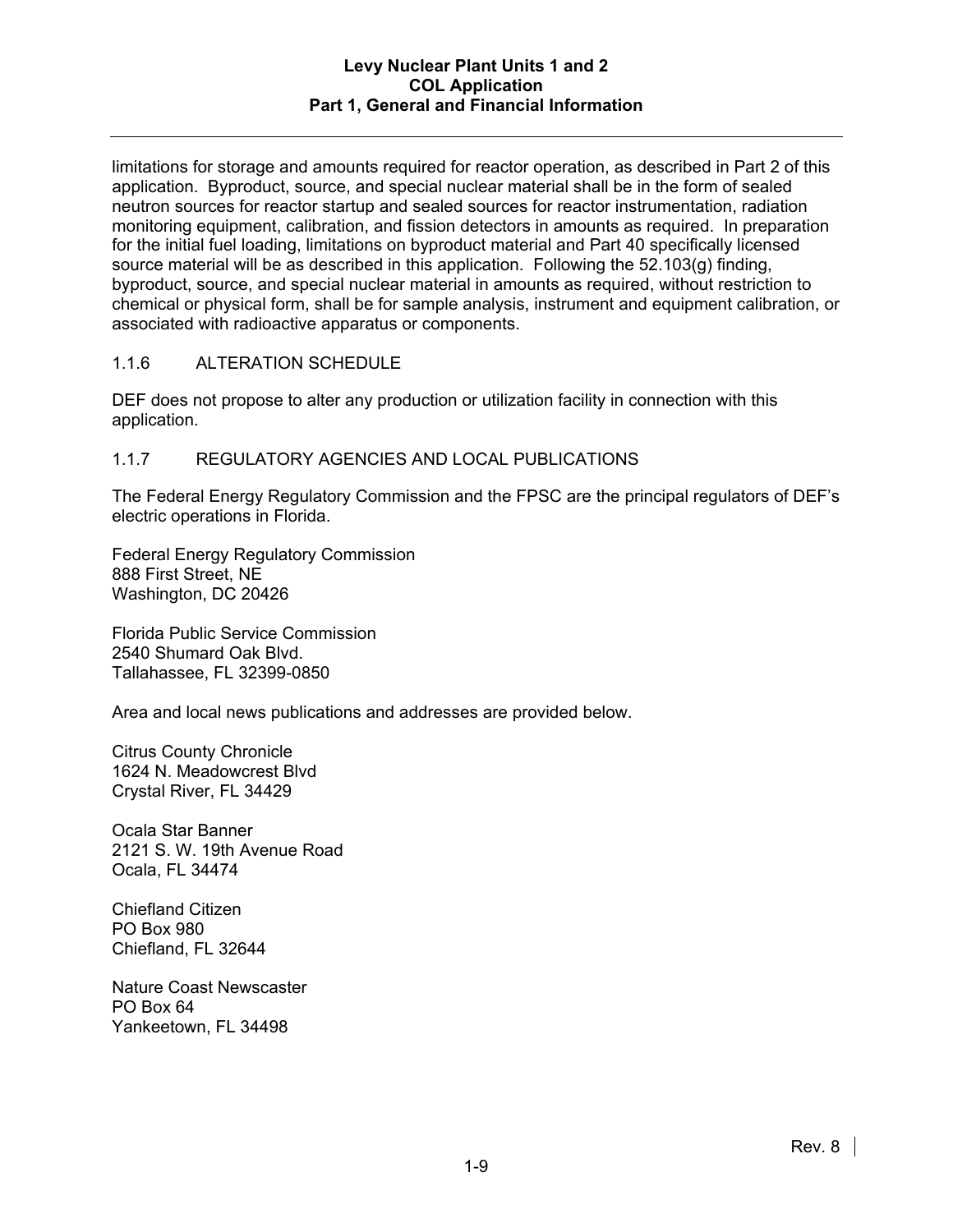# 1.1.8 RADIOLOGICAL EMERGENCY RESPONSE PLANS

DEF's approach for development of the Levy Nuclear Plant Units 1 and 2 Emergency Plan submitted as Part 5 of the COL application (COLA) involved development of an emergency plan based on current NRC and Federal Emergency Management Agency (FEMA) requirements and regulatory guidance into a document that addresses emergency preparedness for a new 2-unit site.

Emergency Preparedness Program elements described in the Levy Nuclear Plant Units 1 and 2 Emergency Plan are based, in part, on elements from the Crystal River 3 (CR3) Nuclear Plant Radiological Emergency Response Plan.

Elements of the CR3 Emergency Plan and the capability of the on-site and off-site emergency organizations to respond to, and recover from a classified emergency have been successfully demonstrated in actual events, periodic drills, and NRC/FEMA evaluated exercises in support of CR3.

The Levy Nuclear Plant Units 1 and 2 Emergency Plan describes similar Emergency Preparedness Program elements and processes as the CR3 Radiological Emergency Response Plan; and provides "reasonable assurance that adequate protective measures can and will be taken in the event of a radiological emergency."

The COLA emergency plan meets all current NRC requirements and regulatory guidance and was developed as a comprehensive "complete and integrated" emergency plan, in accordance with Regulatory Guide 1.206, Section C.I.13.3.1. The Levy Nuclear Plant Units 1 and 2 Emergency Plan, in conjunction with State and county plans, assures that adequate protective measures can be taken to protect on-site personnel and the public in the event of an emergency at the site.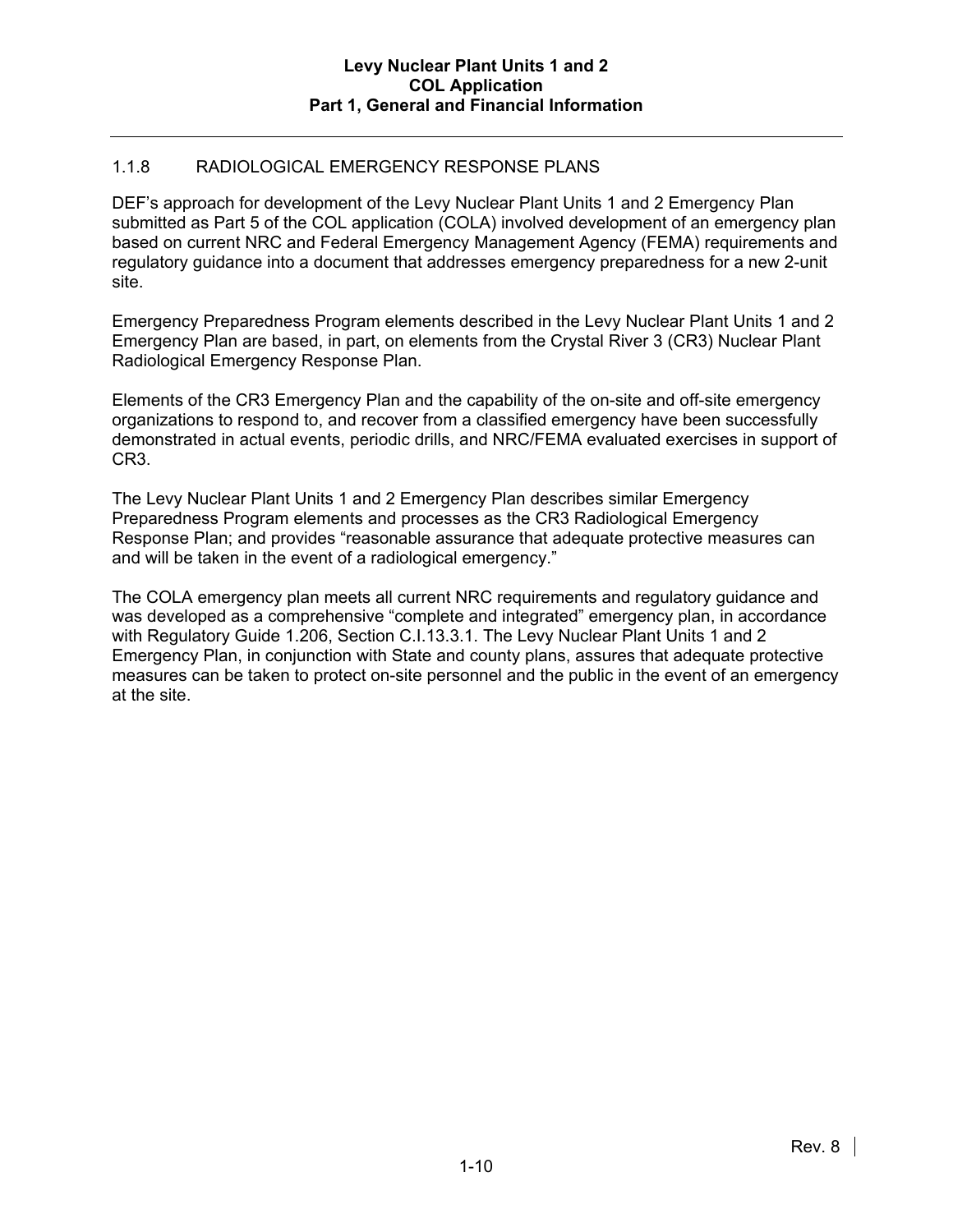# 2.0 FINANCIAL QUALIFICATIONS

2.1 CONSTRUCTION COSTS

*Proprietary Information – Withheld under 10 CFR 2.390 (a)(4) (See COL Application Part 9.1)*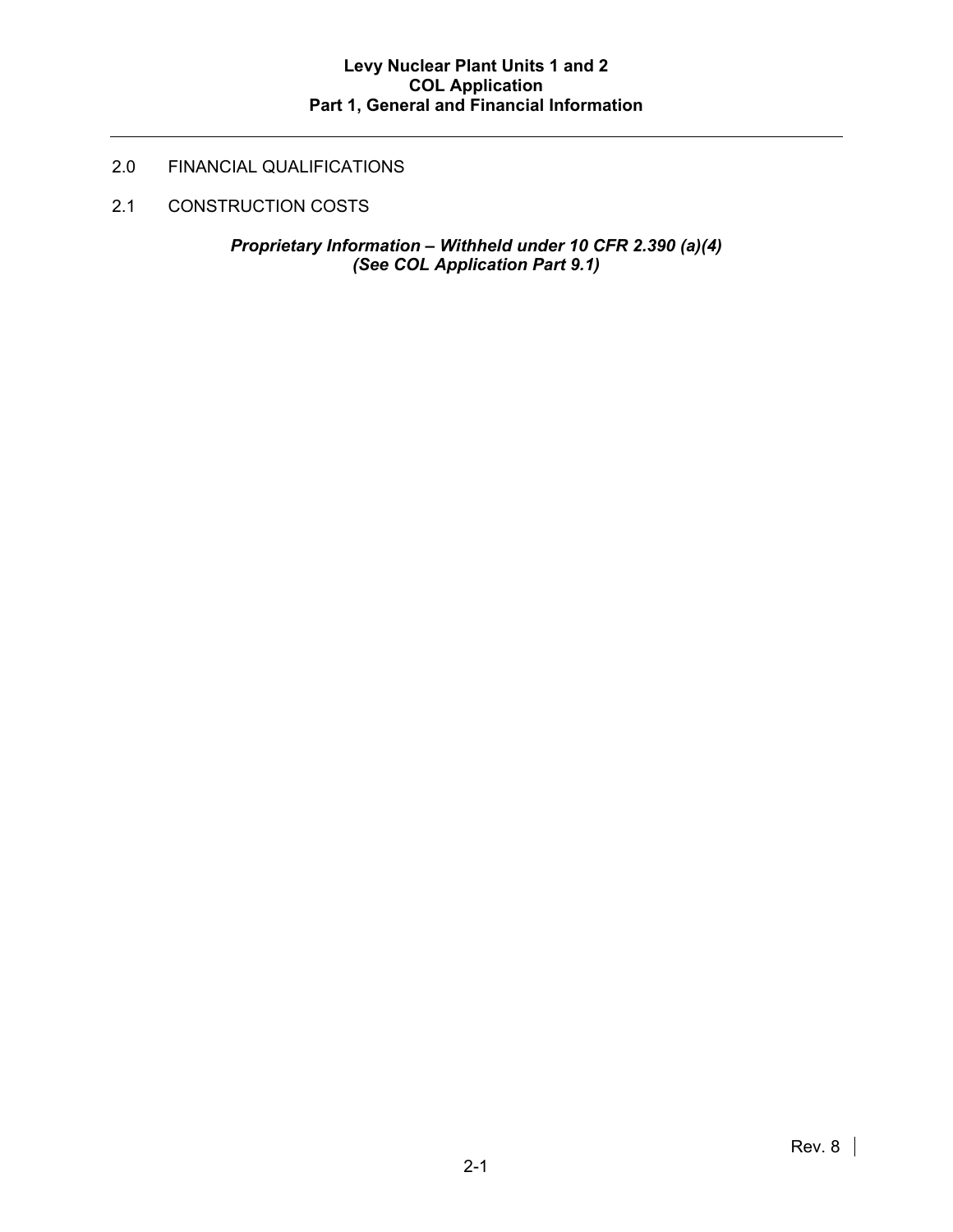*Proprietary Information – Withheld under 10 CFR 2.390 (a)(4) (See COL Application Part 9.1)*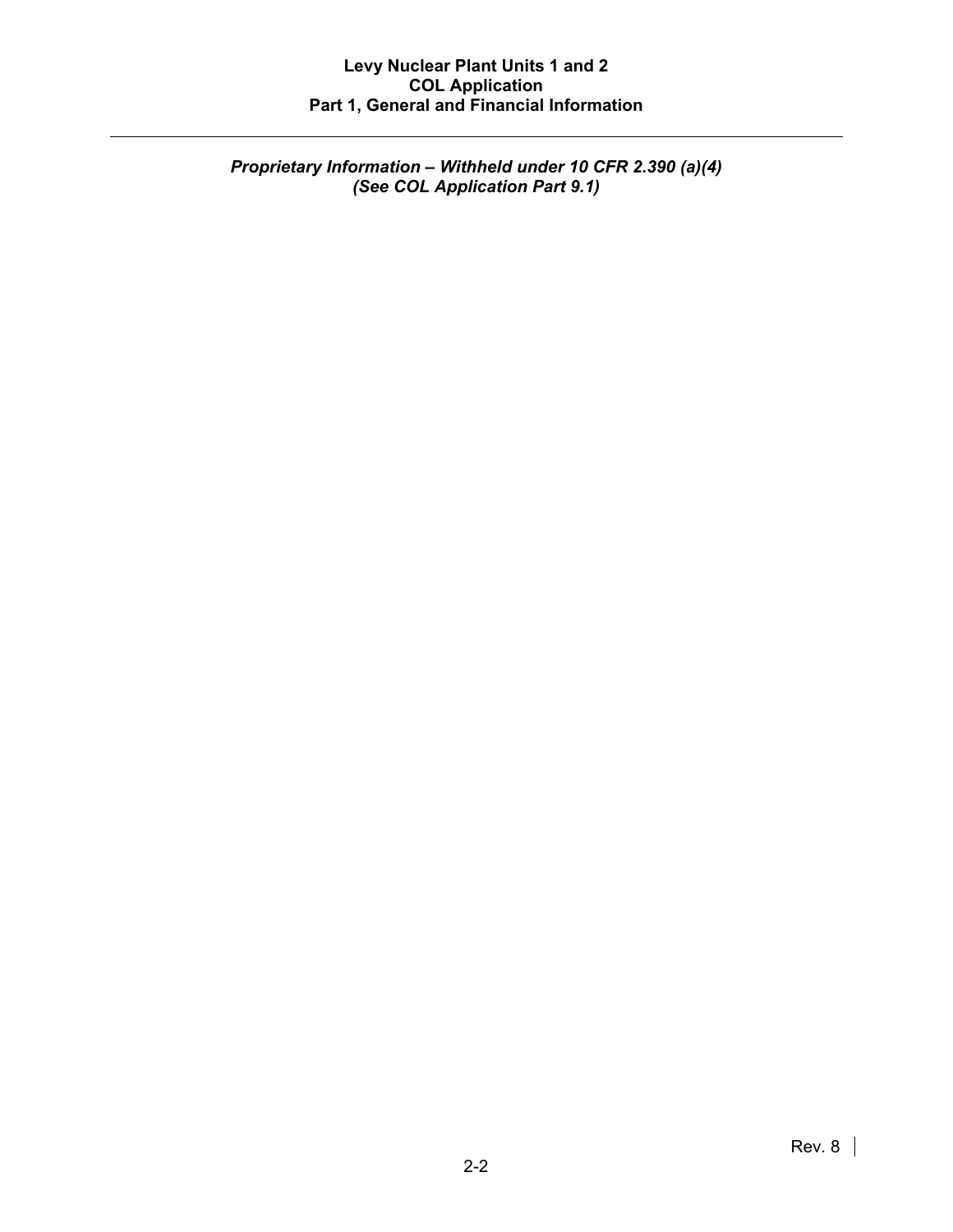*Proprietary Information – Withheld under 10 CFR 2.390 (a)(4) (See COL Application Part 9.1)*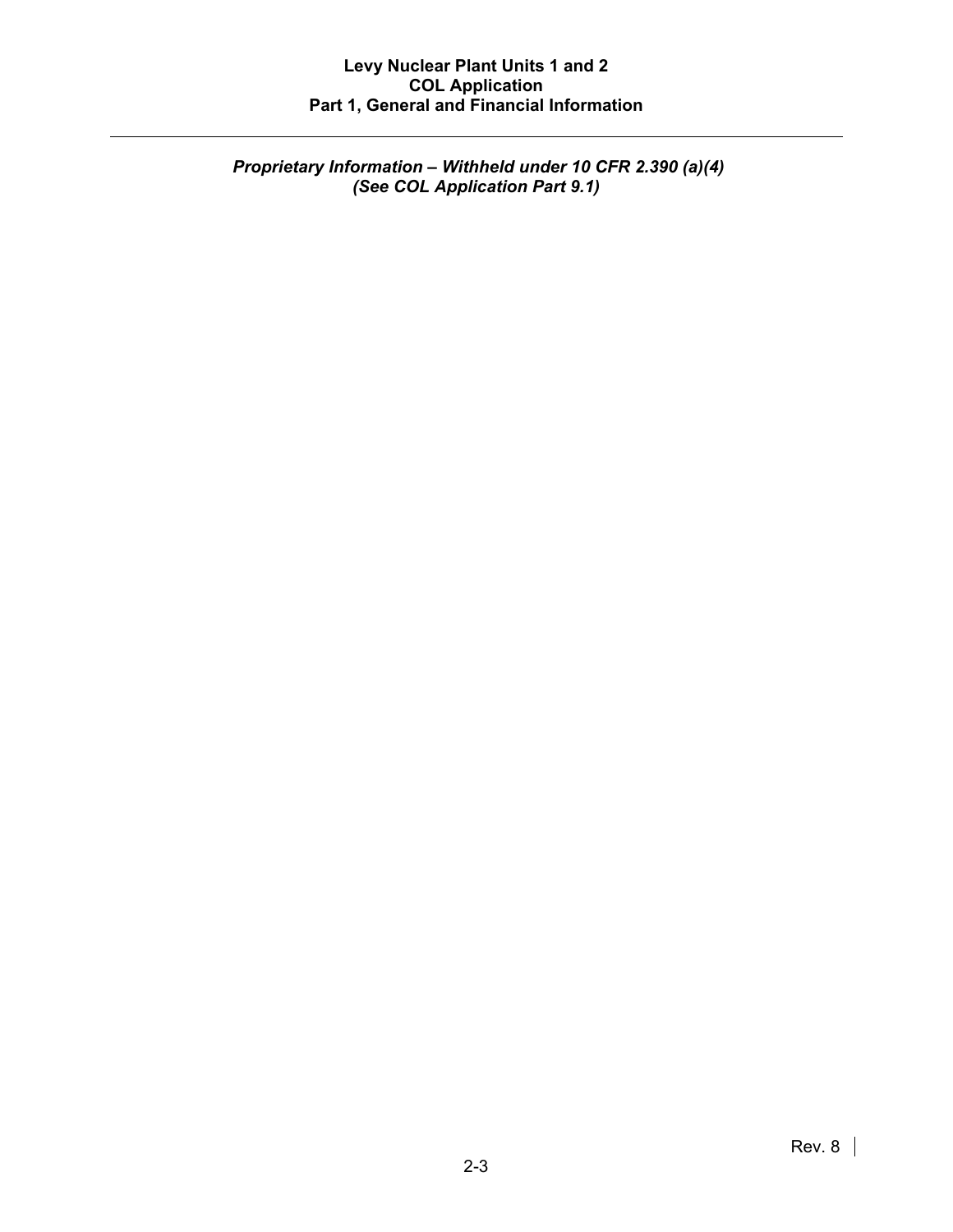## 2.2 OPERATING COSTS

Duke Energy Florida, LLC (DEF) is a wholly owned subsidiary of Duke Energy Corporation. Duke Energy Florida, LLC is an electric utility as defined in 10 CFR 50.2. DEF generates and distributes electricity and recovers the cost of this electricity through cost-of-service based rates established by the FPSC, and FERC. Thus, as addressed in 10 CFR 50.33(f), estimates of operating costs for the first 5 years of operation are not required to be submitted.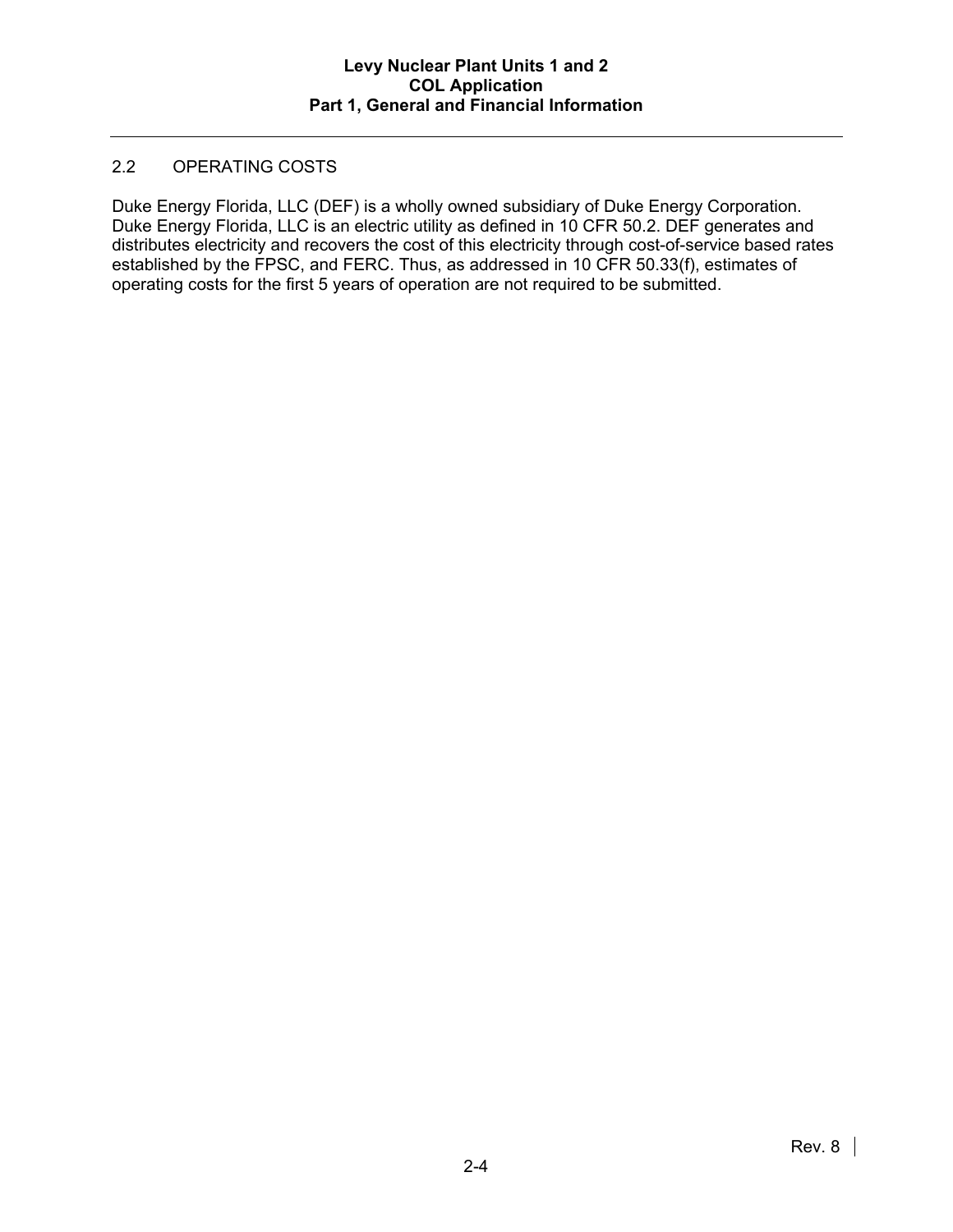# 3.0 DECOMMISSIONING FUNDING ASSURANCE

In accordance with 10 CFR 50.33(k) and 10 CFR 50.75(b), a decommissioning report is provided as Appendix A. This report certifies that decommissioning will be provided in an amount no less than the amount required by 10 CFR 50.75(c)(1) adjusted using a rate at least equal to that stated in 10 CFR 50.75(c)(2). This amount is currently \$373,401,957 for each unit. Updated certifications and financial instruments will be submitted in accordance with 10 CFR 50.75(e)(3); and after the NRC publishes notice in the Federal Register under 10 CFR 52.103(a), the decommissioning funding amount will be adjusted using a rate at least equal to that stated in 10 CFR 50.75(c)(2). The decommissioning funding amount will be covered by DEF by the external sinking fund method. DEF will collect decommissioning funding contributions through regulated, cost-of-service based rates.

# 3.1 DECOMMISSIONING COSTS AND FUNDING - STATUS REPORTING

In accordance with 10 CFR 50.75(e)(3), DEF will, two years before and one year before the scheduled date for initial loading of fuel, submit a report containing a certification updating the information described in 10 CFR 50.75(b)(1). DEF will periodically report on the status of decommissioning funding on LNP 1 and 2.

## 3.2 RECORDKEEPING PLANS RELATED TO DECOMMISSIONING FUNDING

In accordance with 10 CFR 50.75(g), DEF will retain records, until the termination of the license, of information important to the safe and effective decommissioning.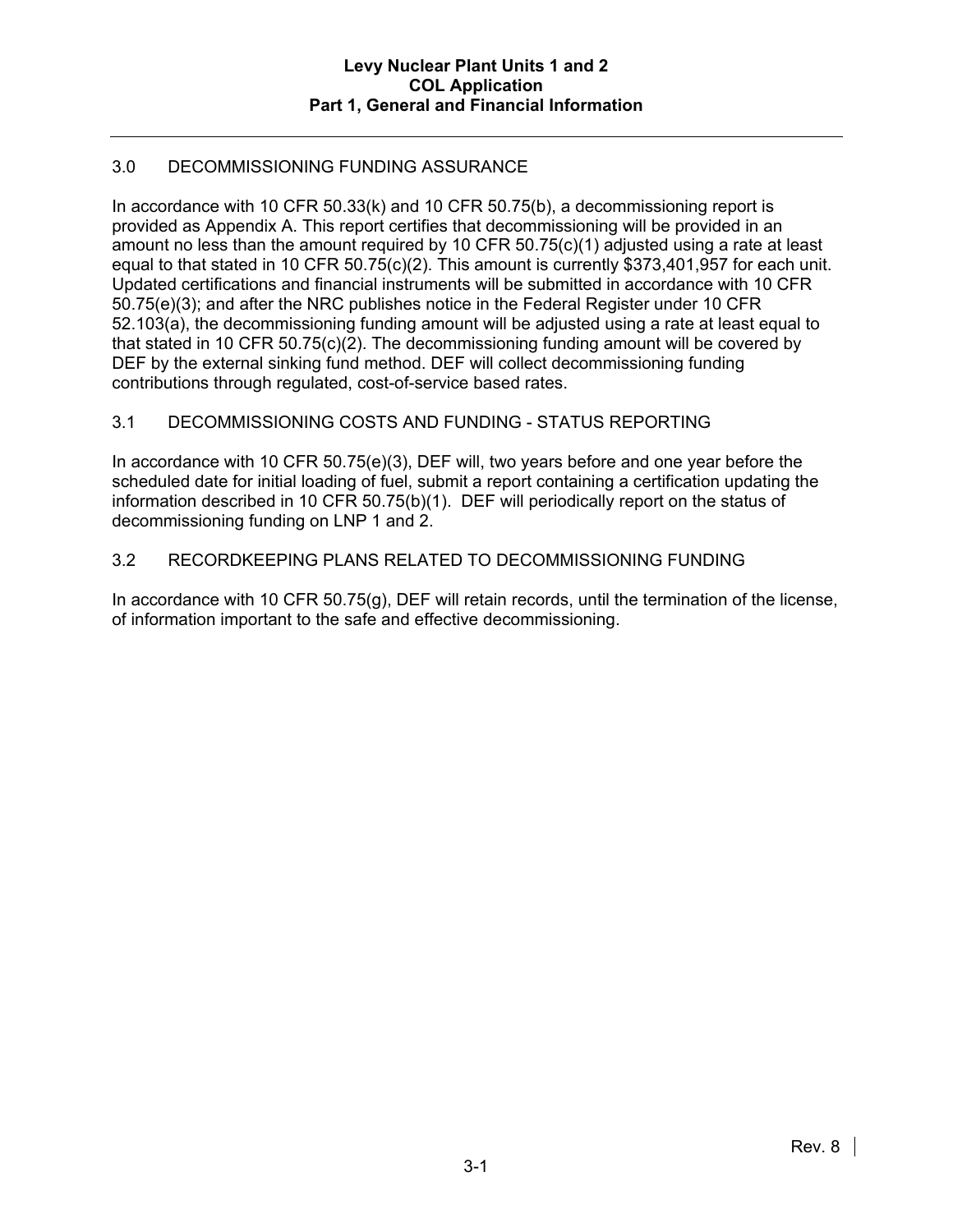## 4.0 RESTRICTED DATA AND CLASSIFIED NATIONAL SECURITY INFORMATION

The combined license application for LNP 1 and 2 does not contain any Restricted Data or other Classified National Security Information, nor does it result in any change in access to any Restricted Data or National Security Information. In addition, it is not expected that activities conducted in accordance with the proposed combined license will involve such information. However, in the event that such information does become involved, and in accordance with 10 CFR 50.37, "Agreement limiting access to Classified Information," DEF will not permit any individual to have access to, or any facility to possess, Restricted Data or Classified National Security Information until the individual and/or facility has been approved for such access under the provisions of 10 CFR 25, "Access Authorization," and/or 10 CFR 95, Facility Security Clearance and Safeguarding of National Security Information and Restricted Data."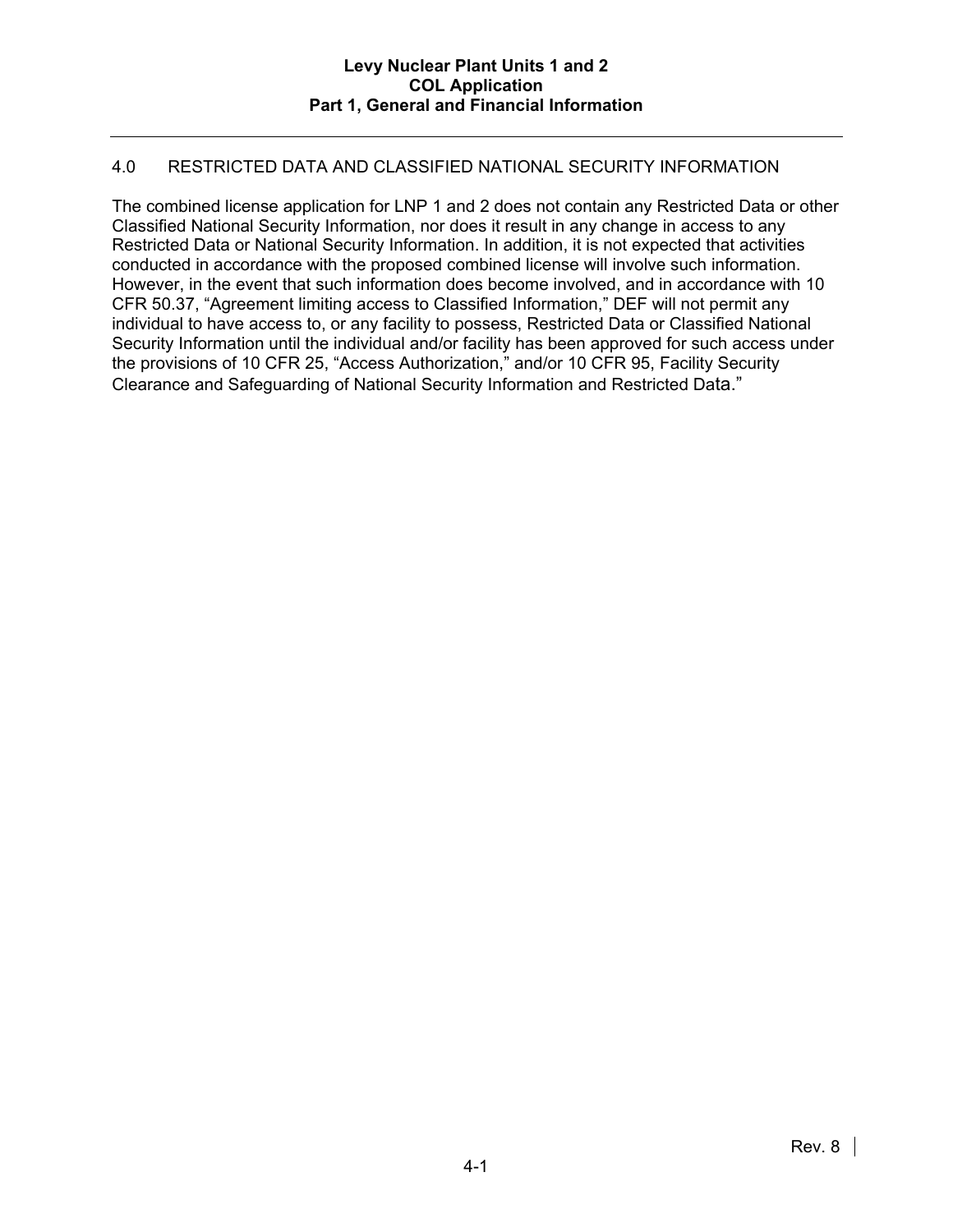## APPENDIX A DECOMMISSIONING REPORT

Table A-1 provides the estimate of the total decommissioning costs, in 2007 dollars, for each LNP unit, using the formula given in 10 CFR 50.75. This is based on a thermal power rating for the AP1000 of 3400 Megawatts, thermal (MWt).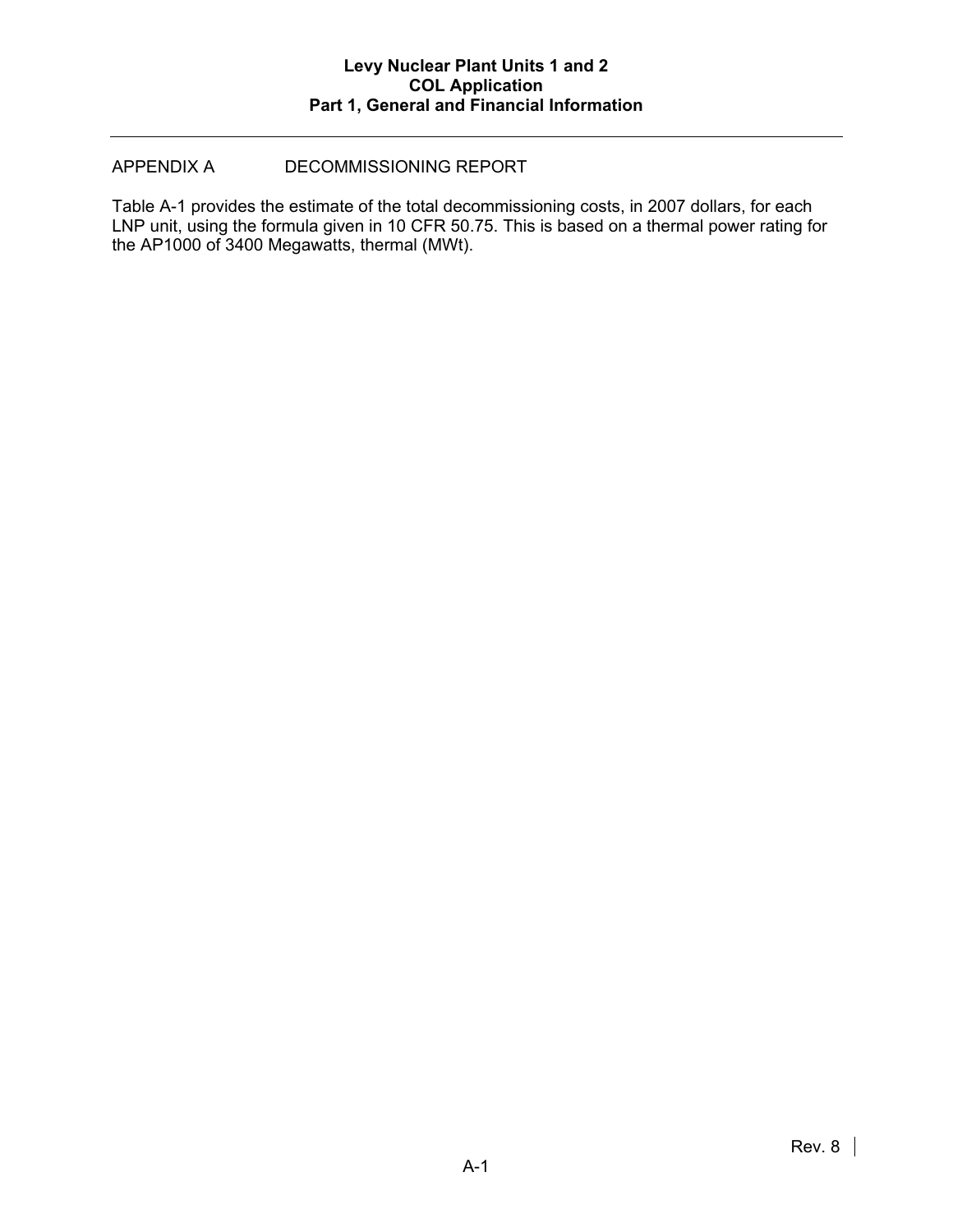| <b>Table A-1</b><br>Decommissioning Costs per Unit for LNP 1 and 2 |                                                                                                                             |              |                                                                                                   |                                           |                                 |            |                                          |                                                                                                               |
|--------------------------------------------------------------------|-----------------------------------------------------------------------------------------------------------------------------|--------------|---------------------------------------------------------------------------------------------------|-------------------------------------------|---------------------------------|------------|------------------------------------------|---------------------------------------------------------------------------------------------------------------|
| - DECEMBER 2007 UPDATE -                                           | Levy AP1000 NUCLEAR POWER UNIT (PWR)<br><b>CALCULATION OF CERTIFICATION AMOUNT</b><br>PER THE NUCLEAR REGULATORY COMMISSION |              |                                                                                                   |                                           |                                 |            |                                          |                                                                                                               |
|                                                                    |                                                                                                                             |              |                                                                                                   |                                           |                                 |            |                                          |                                                                                                               |
|                                                                    | NRC REQUIRED MINIMUM DECOMMISSIONING AMOUNTS APPLICABLE (based on 10 CFR 50.75(c))*                                         |              |                                                                                                   |                                           |                                 |            |                                          |                                                                                                               |
|                                                                    |                                                                                                                             |              |                                                                                                   |                                           |                                 |            |                                          | MINIMUM AMOUNT (JAN. 1986 DOLLARS) REQUIRED TO DEMONSTRATE REASONABLE ASSURANCE OF FUNDS FOR DECOMMISSIONING: |
|                                                                    | Planned Reactor Power = 3400 MWt<br>NRC Minimum Amount                                                                      |              |                                                                                                   | $=$                                       | \$105,000,000                   |            |                                          |                                                                                                               |
| Cost Elements in 1986 dollars:                                     |                                                                                                                             |              |                                                                                                   |                                           |                                 |            |                                          |                                                                                                               |
| FORMULA*<br>$=$                                                    | $.65L + .13E + .22B$                                                                                                        |              | L = ESCALATION FACTOR FOR<br>LABOR<br>E = ESCALATION FACTOR FOR<br><b>ENERGY</b><br><b>BURIAL</b> |                                           | B = ESCALATION FACTOR FOR WASTE |            |                                          |                                                                                                               |
|                                                                    | LABOR COSTS<br><b>ENERGY COSTS</b><br><b>WASTE BURIAL</b>                                                                   |              | .65 x \$105,000,000<br>$.13 \times $105,000,000$<br>.22 x \$105,000,000                           |                                           | $=$<br>$=$<br>$=$               |            | \$68,250,000<br>13,650,000<br>23,100,000 |                                                                                                               |
|                                                                    |                                                                                                                             |              |                                                                                                   |                                           |                                 |            | \$105,000,000                            |                                                                                                               |
|                                                                    | <b>ESCALATION OF COST FACTORS TO DECEMBER 2007:</b>                                                                         |              |                                                                                                   |                                           |                                 |            |                                          |                                                                                                               |
| <b>LABOR</b>                                                       |                                                                                                                             |              | \$68,250,000 x                                                                                    |                                           | 106.7 x 1.98 /100               | (1)        | Ξ.                                       | \$144,189,045                                                                                                 |
| ENERGY (2)                                                         | .58P x \$13,650,000<br>.42F x \$13,650,000                                                                                  | $=$<br>$=$   | 7,917,000<br>5,733,000                                                                            | $\boldsymbol{\mathsf{x}}$<br>$\mathsf{x}$ | 180.5/114.2<br>230.6/82.0       | (2)<br>(2) | $=$<br>$=$                               | 12,513,297<br>16,122,315                                                                                      |
| WASTE BURIAL                                                       |                                                                                                                             |              | \$23,100,000                                                                                      |                                           | x 8.683/1.000                   | (3)        | Ξ.                                       | 200,577,300                                                                                                   |
| (IN DECEMBER 2007 DOLLARS)                                         | <b>MINIMUM AMOUNT OF DECOMMISSIONING COSTS</b>                                                                              |              |                                                                                                   |                                           |                                 |            |                                          | \$373,401,957                                                                                                 |
|                                                                    |                                                                                                                             |              |                                                                                                   |                                           |                                 |            |                                          | <b>MINIMUM AMOUNT</b><br><b>OF</b>                                                                            |
|                                                                    |                                                                                                                             |              |                                                                                                   |                                           |                                 |            |                                          | <b>DECOMMISSIONING</b><br><b>COSTS</b>                                                                        |
|                                                                    |                                                                                                                             |              |                                                                                                   |                                           | <b>PERCENTAGE</b>               |            |                                          | <b>PER NRC</b><br><b>FORMULA</b>                                                                              |
|                                                                    | <b>PARTICIPANTS</b>                                                                                                         |              |                                                                                                   |                                           | <b>SHARE</b>                    |            |                                          | (DECEMBER 2007<br><b>DOLLARS)</b>                                                                             |
|                                                                    | Power Agency                                                                                                                |              |                                                                                                   |                                           | 0.0000%                         |            |                                          | \$0                                                                                                           |
|                                                                    |                                                                                                                             |              | SUBTOTAL - PARTICIPANTS                                                                           |                                           | 0.0000%                         |            |                                          | \$0                                                                                                           |
|                                                                    | PROGRESS ENERGY FLORIDA                                                                                                     |              |                                                                                                   |                                           | 100.0000%                       |            |                                          | \$373,401,957                                                                                                 |
|                                                                    |                                                                                                                             | <b>TOTAL</b> |                                                                                                   |                                           | 100.0000%                       |            |                                          | \$373,401,957                                                                                                 |